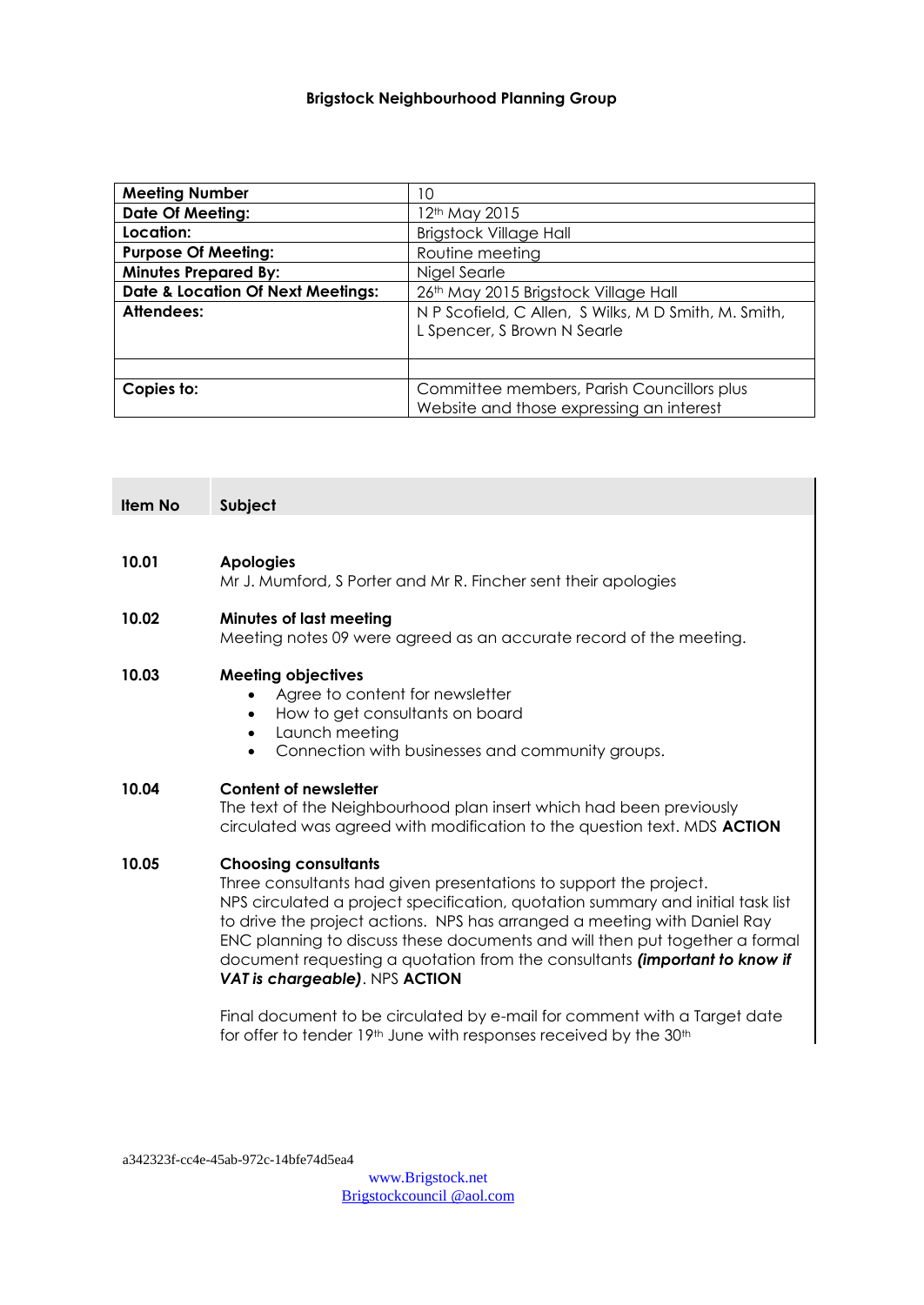## **Brigstock Neighbourhood Planning Group**

## **10.06 Project cost**

- 10.06i As the grant is limited it had been suggested that a 25% contingency should be required. Funding for this was not available at present and if needed would have to be budgeted for in the 2016-17 budget should other funding could not be found.
- 10.06ii On receiving the consultants quotations if there is a cost implication which exceeds the grant, there was discussions as to if we could cherry pick the elements required and support these tasks ourselves with local support.
- 10.06iii It was agreed that a monthly summary of expenditure was required to ensure that no unexpected cost implications arose. All expenditure outside any agreed consultants charges must be authorised by the committee and recorded in the meeting notes.
- 10.06iii Printing cost for maps. The quote ENC gave was excessive NPS to bring this up when meeting Daniel Ray. NPS **ACTION**

## **10.07 Sub-committee authority**

There needs to be a parish council motion to formalise the Neighbourhood plan committee giving it delegated authority to chose a consultant, apply for grants and incur expenditure up to and not exceeding the grant monies. This to be added to the 20<sup>th</sup> May parish council meeting agenda NJS **ACTION** 

#### **10.08 Preparation of final document**

SB and RF have the skills (access to) produce the final professional document and have offered their support.

## **10.09 Launch date**

It was proposed that subject to the hall being available this should be on the 19th July 2 till 5. SW to check availability **ACTION**

**Subsequent to the meeting SW has confirmed that the hall is booked for that date and suggests the 12th July**

#### **10.10 Stakeholders**

- 10.10i It was agreed the team need to start and connect with local stakeholders. NJS to circulate the previously prepared stakeholder list NJS **ACTION**
- 10.10ii It was suggested there should be a separate meeting for businesses and thought needs to be applied on how to access the opinions of the village youth
- 10.10iii CA will prepare a statement on the message that needs to be communicated (what to say) CA **ACTION**
- 10.10iiii Media LS to contact Bill Simon regarding putting an article in the ET LS **ACTION**

a342323f-cc4e-45ab-972c-14bfe74d5ea4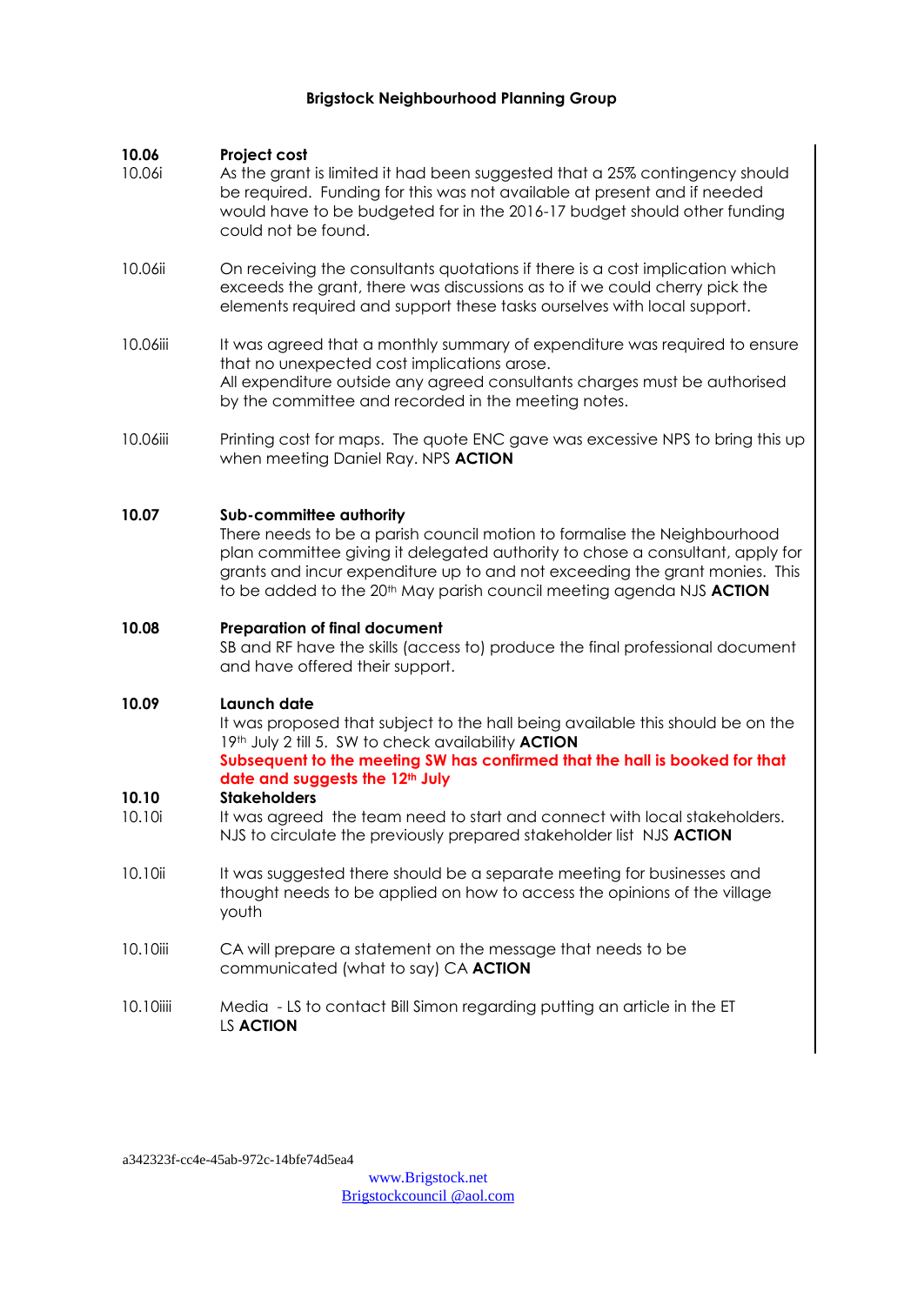## **Brigstock Neighbourhood Planning Group**

## **10.11 First wave of contacts "Community Groups"**

Contact is to be made with the following groups to give an overview as to why the project is being undertaken. What needs to be done and how we will be doing it.

| 11.10i             | Group                       | <b>Contacted By</b> |
|--------------------|-----------------------------|---------------------|
| 11.10ii            | <b>Brigstock Playschool</b> | <b>SW</b>           |
| 11.10iii           | Village Hall Committee      | CA                  |
| 11.10iiii          | PFA-School                  | SW MS               |
| 11.10 <sub>v</sub> | <b>Doctors Surgey</b>       | <b>MDS</b>          |
| 11.10vi            | Womens Institute            | Liz Searle          |
| 11.10vii           | Handbells/ Bell Ringing     | SP                  |
| $11.10$ viii       | Church                      | <b>MS</b>           |
| $11.10$ $\nu$ iiii | Chapel                      | CA to see S Smith   |
| 11.10x             | Sunnsiders/Harpers Court    | SW                  |
| 11.10xi            | Cricket Club                | <b>NPS</b>          |
| 11.10xii           | Historical                  | <b>SW</b>           |

## **11.11 Date of next meeting**

27<sup>th</sup> May @ 7:30 in the village hall. Mr Ian Simpson to be invited to the next meeting

a342323f-cc4e-45ab-972c-14bfe74d5ea4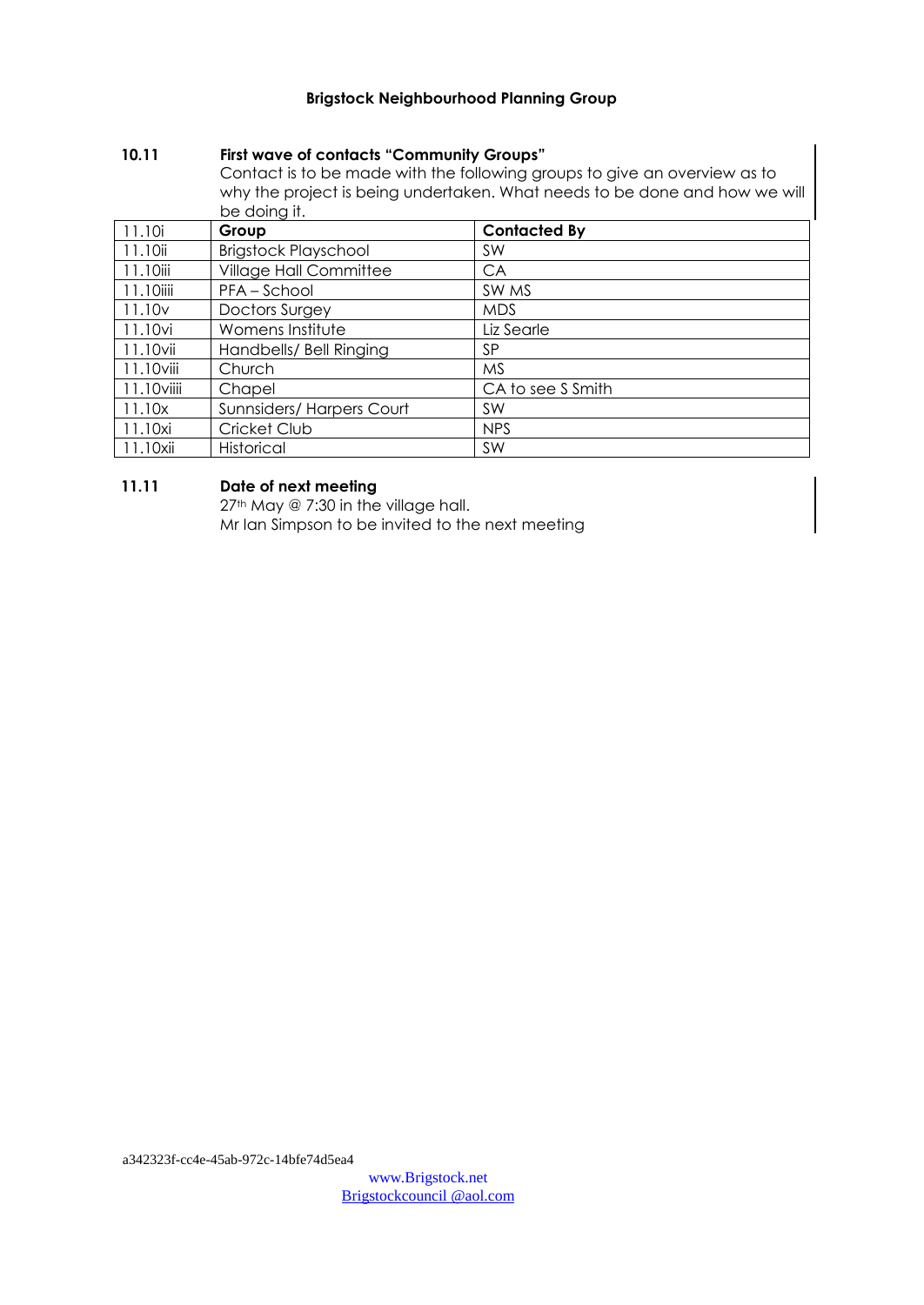| Ref      | <b>Completed Actions</b>                                                                                                                            |                                                                                               | Resp       | Due by        |
|----------|-----------------------------------------------------------------------------------------------------------------------------------------------------|-----------------------------------------------------------------------------------------------|------------|---------------|
| 5.06iiii | Get maps:- ACTION NS<br>Parish scale 1:10,000 x 12<br>Village from access roads 1:1,250 x 12                                                        | MAY Price received but expensive. NPS to discus with<br>Dan Ray at their meeting See 10.06iii | <b>NS</b>  | 31-03-2015    |
| 7.10     | After the presentations from all three<br>consultants NPS will construct a requirements<br>document and send to all consultants for a<br>quotation. | May Draft documentation completed See 10.05                                                   | <b>NPS</b> | <b>May 15</b> |
|          |                                                                                                                                                     |                                                                                               |            |               |
|          |                                                                                                                                                     |                                                                                               |            |               |
|          |                                                                                                                                                     |                                                                                               |            |               |
|          |                                                                                                                                                     |                                                                                               |            |               |

| Ref        | <b>Outstanding Actions</b>                                                                                                              |                                           | Resp      | Due by     |
|------------|-----------------------------------------------------------------------------------------------------------------------------------------|-------------------------------------------|-----------|------------|
| 1.11       | RF to set up a mail chimp account ACTION                                                                                                | Account set up but no activity at present | <b>RF</b> | 03/02/15   |
| $1.13 - 1$ | Dan K to establish if he can get mapping info                                                                                           | Current status not known                  | <b>DK</b> | 03/02/15   |
| 3.08ic     | SW to chase Dan Kontorowich regarding maps<br>Action                                                                                    |                                           | <b>SW</b> | 03/03/15   |
| 5.06iii    | Try to collect as many e-mail addresses from<br>residents so we can start communicating via<br>Brigstock News. Offer a prize. ACTION CA | Very slow start                           | CA        | 31-03-2015 |
| 5.07iiii   | CA to start looking at funding application<br>forms. ACTION CA                                                                          | In progress                               | CA        | 31-03-2015 |
|            |                                                                                                                                         |                                           |           |            |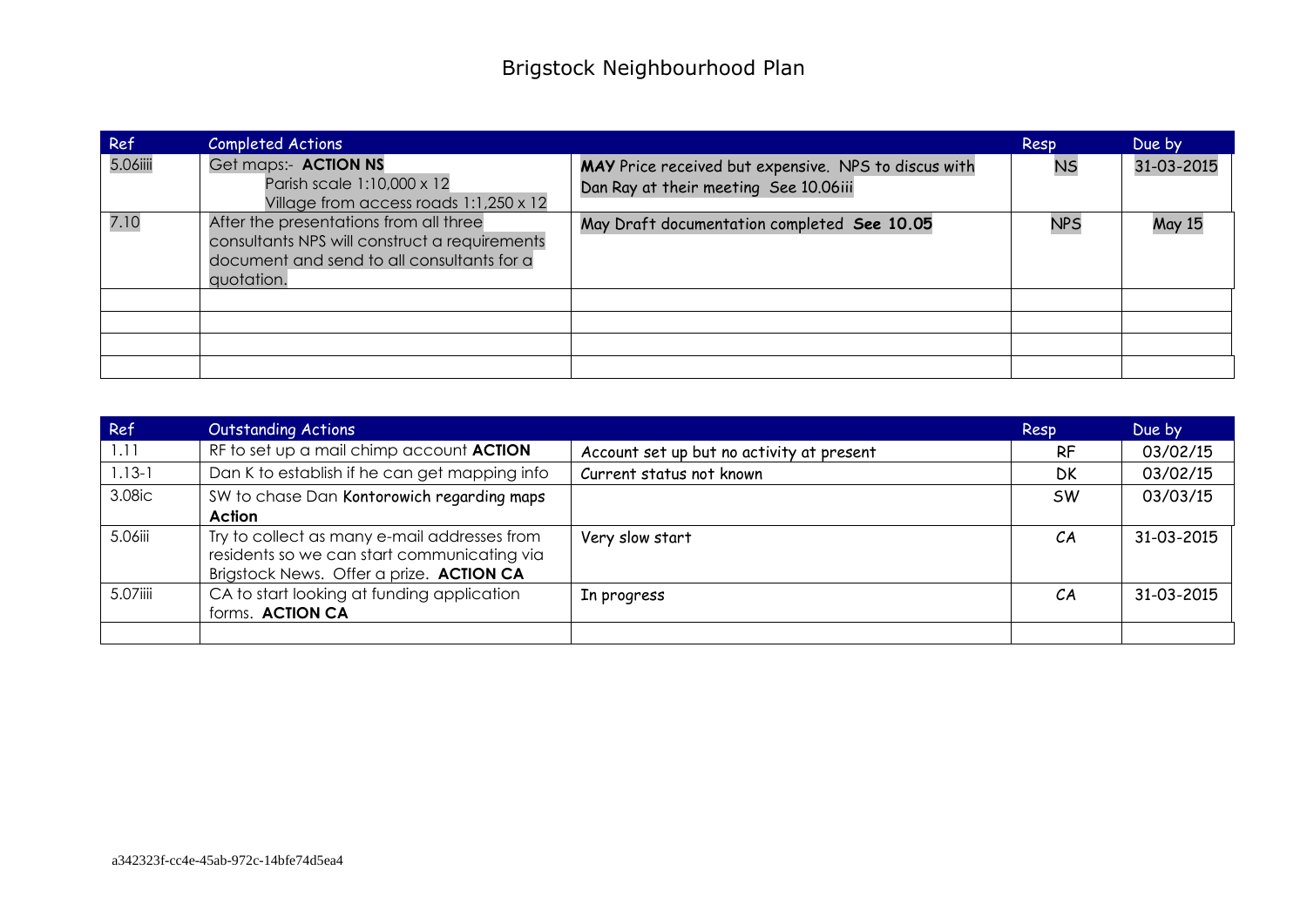| Ref      | <b>New Actions</b>                                                                                                                                                                                                                                                                                                                                                                                                                                                                                                                                                                                                      | Resp       | Due by     |
|----------|-------------------------------------------------------------------------------------------------------------------------------------------------------------------------------------------------------------------------------------------------------------------------------------------------------------------------------------------------------------------------------------------------------------------------------------------------------------------------------------------------------------------------------------------------------------------------------------------------------------------------|------------|------------|
| 10.04    | Newsletter The text of the Neighbourhood plan<br>insert which had been previously circulated<br>was agreed with modification to the question<br>text. MDS ACTION                                                                                                                                                                                                                                                                                                                                                                                                                                                        | <b>MDS</b> | 19/05/2015 |
| 10.05    | Choosing consultants Three consultants had<br>given presentations to support the project.<br>NPS circulated a project specification,<br>quotation summary and initial task list to drive<br>the project actions. NPS has arranged a<br>meeting with Daniel Ray ENC planning to<br>discuss these documents and will then put<br>together a formal document requesting a<br>quotation from the consultants (important to<br>know if VAT is chargeable). NPS ACTION<br>Final document to be circulated by e-mail for<br>comment with a Target date for offer to<br>tender 19th June with responses received by<br>the 30th | <b>NPS</b> | 19/05/2015 |
| 10.06iii | Printing cost for maps. The quote ENC gave<br>was excessive NPS to bring this up when<br>meeting Daniel Ray. NPS ACTION                                                                                                                                                                                                                                                                                                                                                                                                                                                                                                 | <b>NPS</b> | 19/05/2015 |
| 10.09    | Launch date It was proposed that subject to<br>the hall being available this should be on the<br>19th July 2 till 5. SW to check availability<br><b>ACTION Subsequent to the meeting SW has</b><br>confirmed that the hall is booked for that date<br>and suggests the 12 <sup>th</sup> July                                                                                                                                                                                                                                                                                                                            | <b>SW</b>  | 19/05/2015 |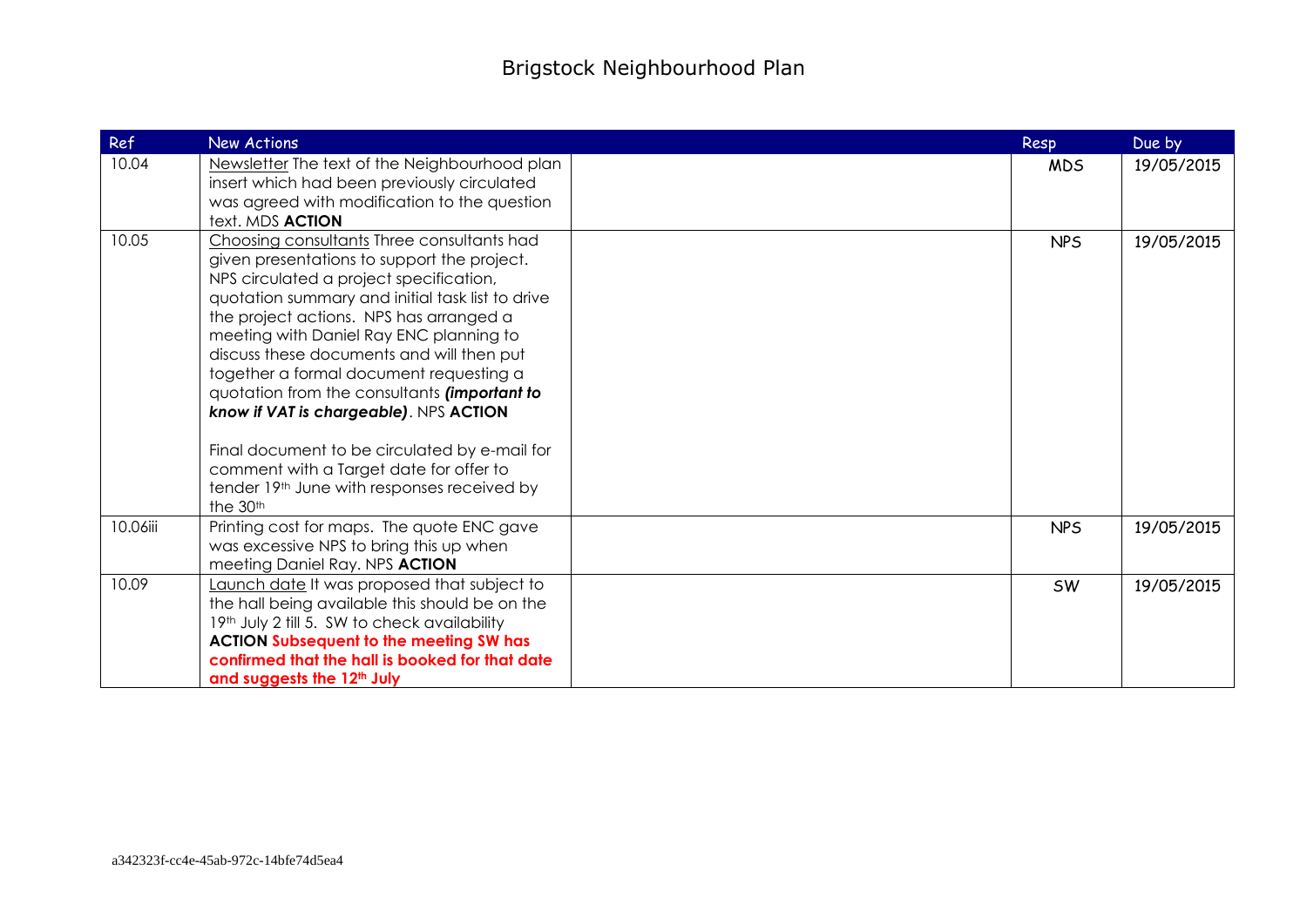| 10.10i    | It was agreed the team need to start and<br>connect with local stakeholders. NJS to<br>circulate the previously prepared stakeholder<br>list NJS <b>ACTION</b> | <b>MAY</b> List e-mailed | <b>NJS</b> | 19/05/2015 |
|-----------|----------------------------------------------------------------------------------------------------------------------------------------------------------------|--------------------------|------------|------------|
| 10.10iii  | CA will prepare a statement on the message<br>that needs to be communicated (what to say)<br><b>CA ACTION</b>                                                  |                          | CA         | 19/05/2015 |
| 10.10iiii | Media - LS to contact Bill Simon regarding<br>putting an article in the ET<br>LS <b>ACTION</b>                                                                 |                          | LS         | 19/05/2015 |